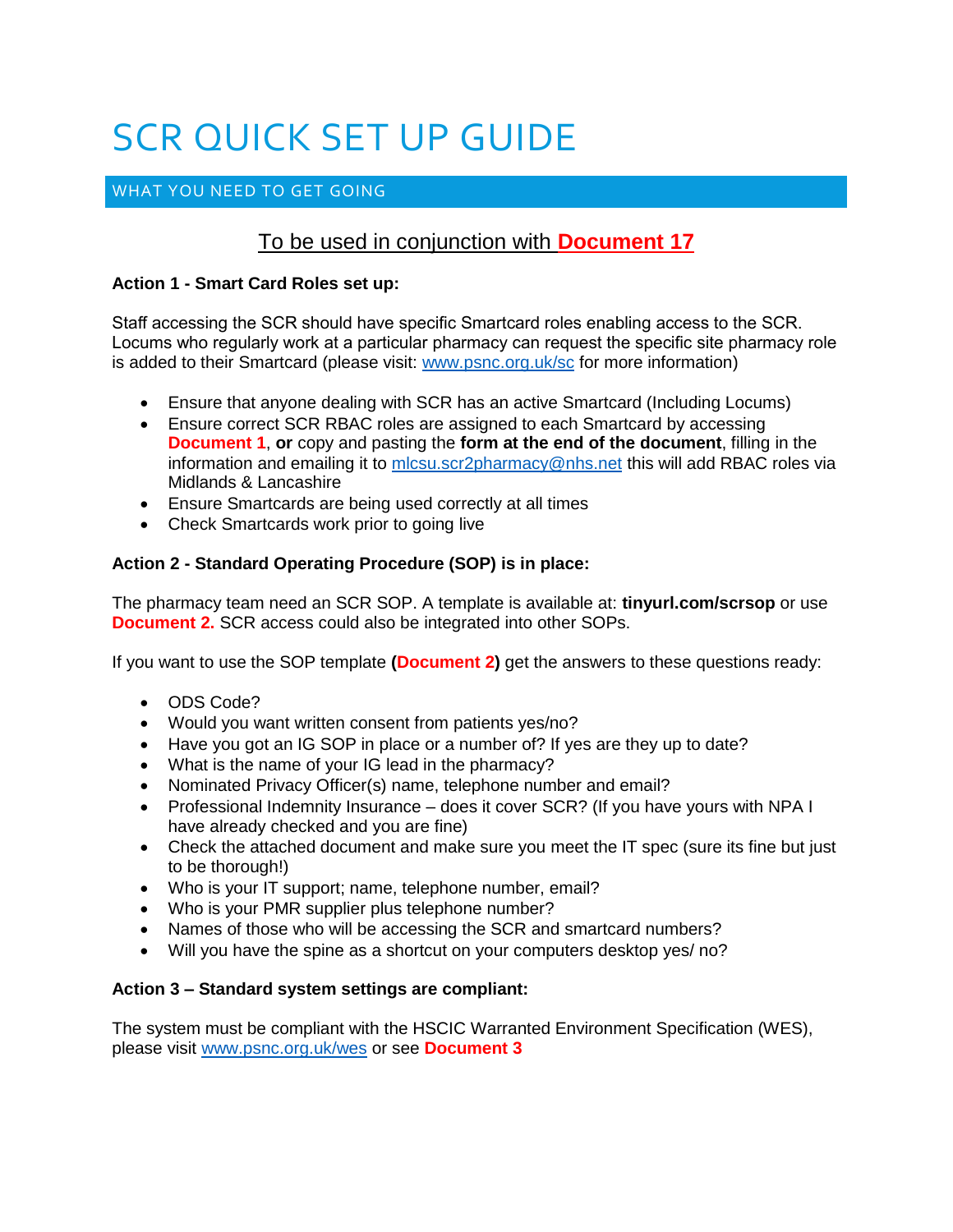#### **Action 4 – Face to face training event has been attended**

One person per site to have attended a HSCIC or HSCIC approved face-to-face implementation briefing.

*Events are being held in your local area; the next events are:*

**Date:** Wednesday 27th April 6.00-9.00pm **Venue:** St Catherines Hospice, Lostock Lane, Lostock Hall, Preston. PR5 5XU.

**Date:** Tuesday 3rd May 6:00-9:00pm **Venue:** The Muni, Albert Road, Colne, Lancashire. BB8 0AE

#### **Action 5 – CPPE online training has been completed**

All pharmacists and pharmacy technicians who will be accessing the SCR must have completed the Centre for Pharmacy Education (CPPE) online SCR training module and assessment prior to accessing the SCR.

The link to the CPPE modules are below:

<https://www.cppe.ac.uk/programmes/l/summary-e-01/> (Training module) <https://www.cppe.ac.uk/programmes/l/summary-a-02/> (Assessment)

#### **Action 6 – Privacy Officer has been appointed**

The Privacy Officer is responsible for auditing and reviewing the SCR access.

For more information on the Privacy officer role see **Document 4, Document 5, Document 6 and Document 7**

#### **Action 7 – Information Governance Toolkit (IG) Toolkit has been submitted**

An IG Toolkit submission must have been made in the past 12 months. For more information, see:

<http://psnc.org.uk/contract-it/pharmacy-it/information-governance/>

#### **Action 8 – N3 connection is present**

If you are EPS-live this will be present already.

#### **Action 9 – Complete the Acceptable user agreement web form.**

For the Acceptable User Agreement web form

<https://www.surveymonkey.com/r/scruseragreement>

You will need to know the following information:

Organisation/ Site (The name and address of the deploying pharmacy site)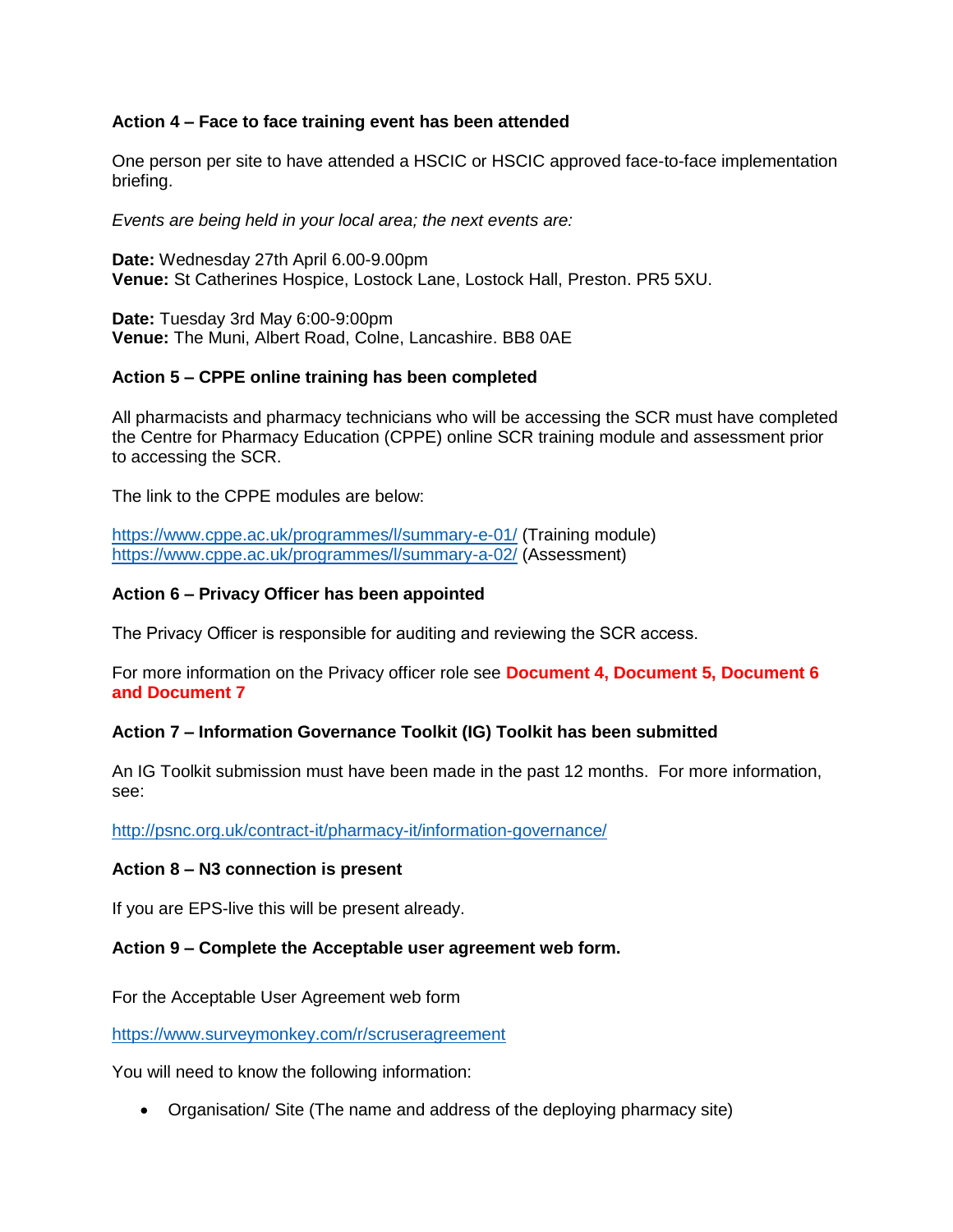- $\bullet$  ODS code  $(F^{***})$
- Date you attended the face to face implementation briefing
- Site contact (key contact details in case of an enquiry about the contents of this agreement)
- In line with requirement SCR-02 above, names of the nominated privacy officers affiliated to the Organisation/ Site
- Information Governance/ Superintendent Pharmacist contact (if different from above)

Once the requirements above have been fulfilled and the declaration has been completed and signed the trigger for the allowance payment will be made.

#### **Action 10 – Access has been checked using test patients**

The pharmacy team should check they can access the SCR using the test NHS Numbers provided (these can be found in **Document 2**)

#### **Action 11 – Patient information is available**

The pharmacy team may choose to make patient information materials (posters, leaflets) available at the pharmacy and on the pharmacy website. (**Document 8, Document 9** and **Document 10** are some examples of these**).**

#### **Action 12 – SCR web address has been added to favorites**

The pharmacy team may choose to add the SCR URL to their desktop/favorites to make future access quick and easy. The URL required to access the SCR is: <https://portal.national.ncrs.nhs.uk/portal/dt> (please note a Smartcard is required).

### **Action 13 – Begin using the SCR**

Pharmacy teams report that the SCR can be used as an alternative to contacting the GP practice in some scenarios. The Royal Pharmaceutical Society has published a one-page factsheet which explains the scenarios in which to use the SCR [\(http://psnc.org.uk/wp](http://psnc.org.uk/wp-content/uploads/2016/03/SCR-EHR-when-to-use-RPS.pdf)[content/uploads/2016/03/SCR-EHR-when-to-use-RPS.pdf](http://psnc.org.uk/wp-content/uploads/2016/03/SCR-EHR-when-to-use-RPS.pdf) ). The decision as to when to use SCR is a professional one.

For more information, visit<http://systems.hscic.gov.uk/scr/pharmacy>

Inform your pharmacy team about Summary Care Records (**Document 11**) Make sure you understand your role with Summary Care Records (**Document 12**) Information on when to use Summary Care Records (**Document 13**) Information for Locums (**Document 14**) Community pharmacy case studies (**Document 15**) Community pharmacy pilot (**Document 16**)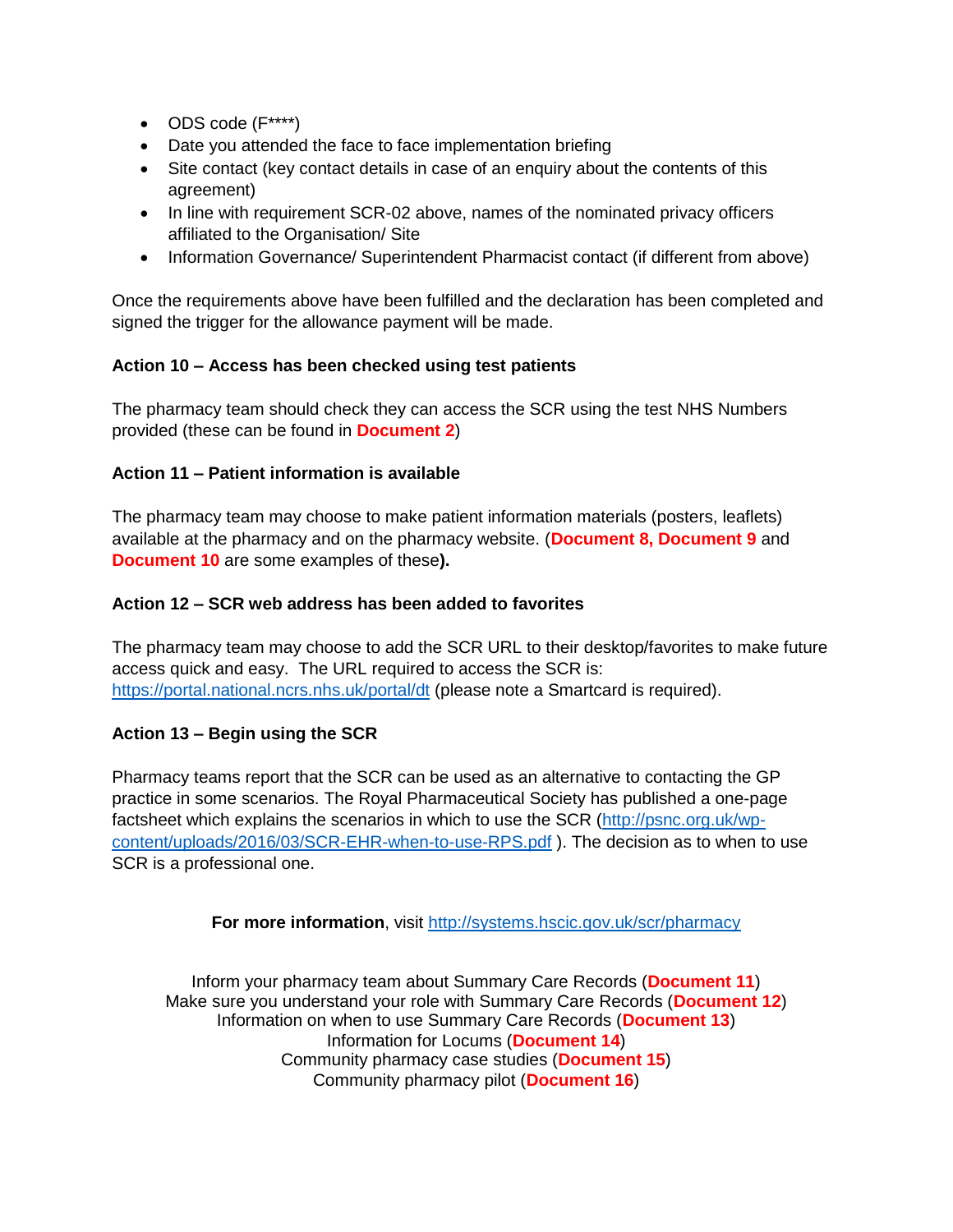# **Midlands and Lancashire CSU SCR2Pharmacy RA Request Form**

In order to deal with your SCR request, please complete the form with as much detail as possible.

| Call Number:                                                                                                 | For Office Use Only                                                       |
|--------------------------------------------------------------------------------------------------------------|---------------------------------------------------------------------------|
| <b>Requestors Name:</b>                                                                                      |                                                                           |
| <b>GPhC Registration Number:</b>                                                                             |                                                                           |
| Organisation:                                                                                                |                                                                           |
| Main site address details:                                                                                   |                                                                           |
| Branch site address details, if applicable:                                                                  |                                                                           |
| ODS Site Code: EG. F1234                                                                                     |                                                                           |
| <b>Contact Telephone Number:</b>                                                                             |                                                                           |
| <b>Email Address:</b>                                                                                        |                                                                           |
| Requestor has completed 'E' learning<br><b>CPPE</b> module:                                                  | Please answer Yes or No:                                                  |
| If answered Yes, when was this<br>completed?                                                                 | Date:                                                                     |
| Can the electronic certificate be sent by<br>email?                                                          | Please answer Yes or No:                                                  |
| If Yes, please email the attachment along<br>with this request form.                                         | Please send your electronic certificate to:<br>mlcsu.scr2pharmacy@nhs.net |
| If you answer No, a member of the team<br>will contact you.                                                  |                                                                           |
| <b>Attended Face to Face SCR</b>                                                                             | Please answer Yes or No:                                                  |
| <b>Engagement Session:</b>                                                                                   | Date:                                                                     |
| If answered Yes, when did you attend?                                                                        | Please answer Yes or No:                                                  |
| Has an Acceptable User Agreement<br>Form been completed?                                                     |                                                                           |
| If answered Yes, when was this<br>completed?                                                                 | Date:                                                                     |
| Is a Locum position required?                                                                                | Please answer Yes or No:                                                  |
| User Role: Please indicate which role is<br>required. Pharmacist, Pharmacy<br>Technician or Privacy Officer? |                                                                           |